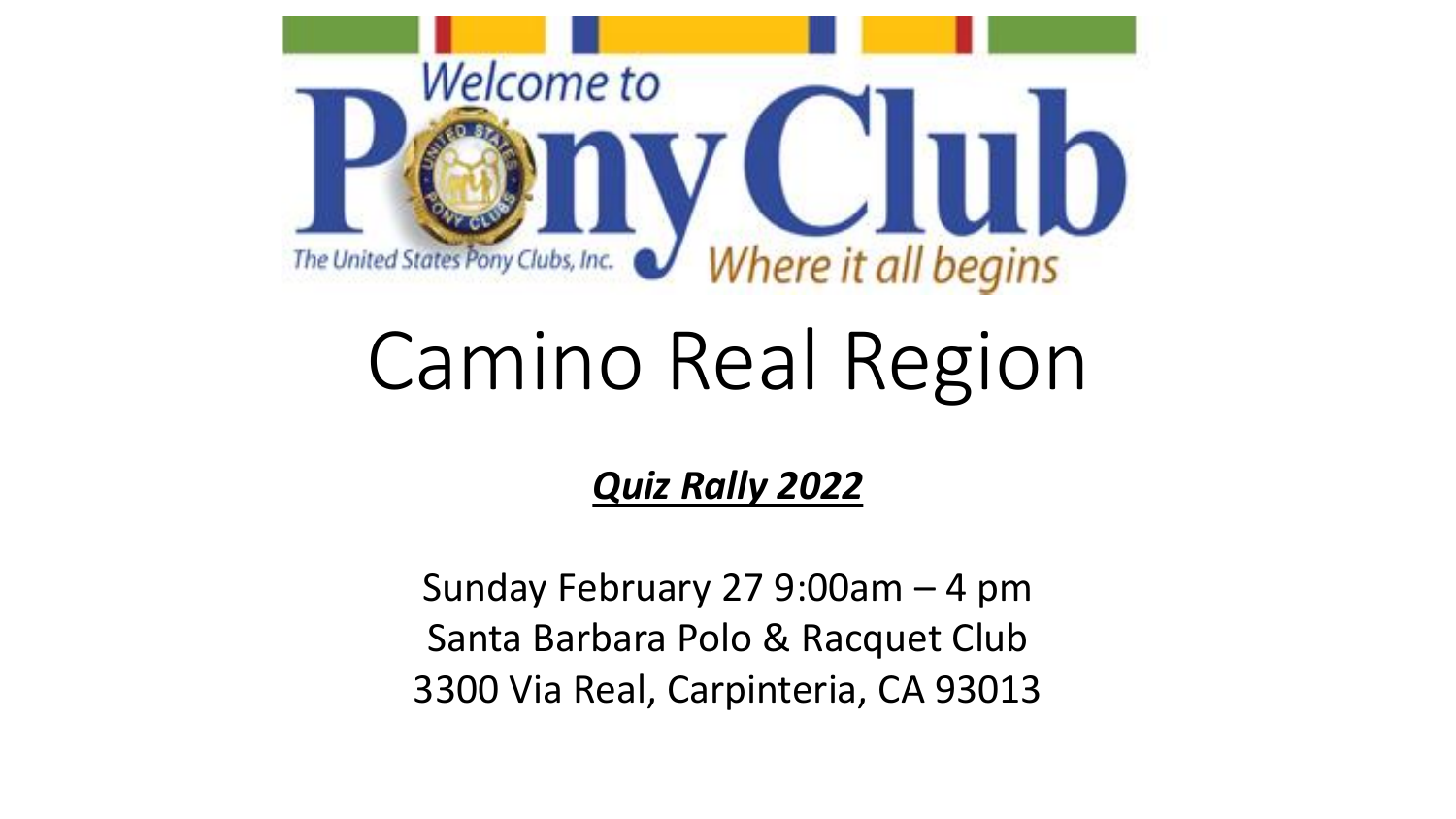# What is Quiz Rally?

Quiz is a USPC discipline where teams compete against each other across the five knowledge-based phases: Barn, Classroom, Mega-Room, Stations, and Written Test. The competition does not consist of any mounted competition. A Quiz rally may be run as a one-day or multiple day event. Standard Regional Rally Requirements: Regions must include the Classroom and Written Test phases and any two of the remaining three phases. Each phase should include a minimum number of rounds per phase as follows: • Barn: 1 round (3 individual questions per competitor and 1 team question) • Classroom: 3 rounds (3 individual questions per competition) distributed from the National Office • Mega-Room: 5 tables • Stations: 5 stations • Written Test: distributed from the National Office

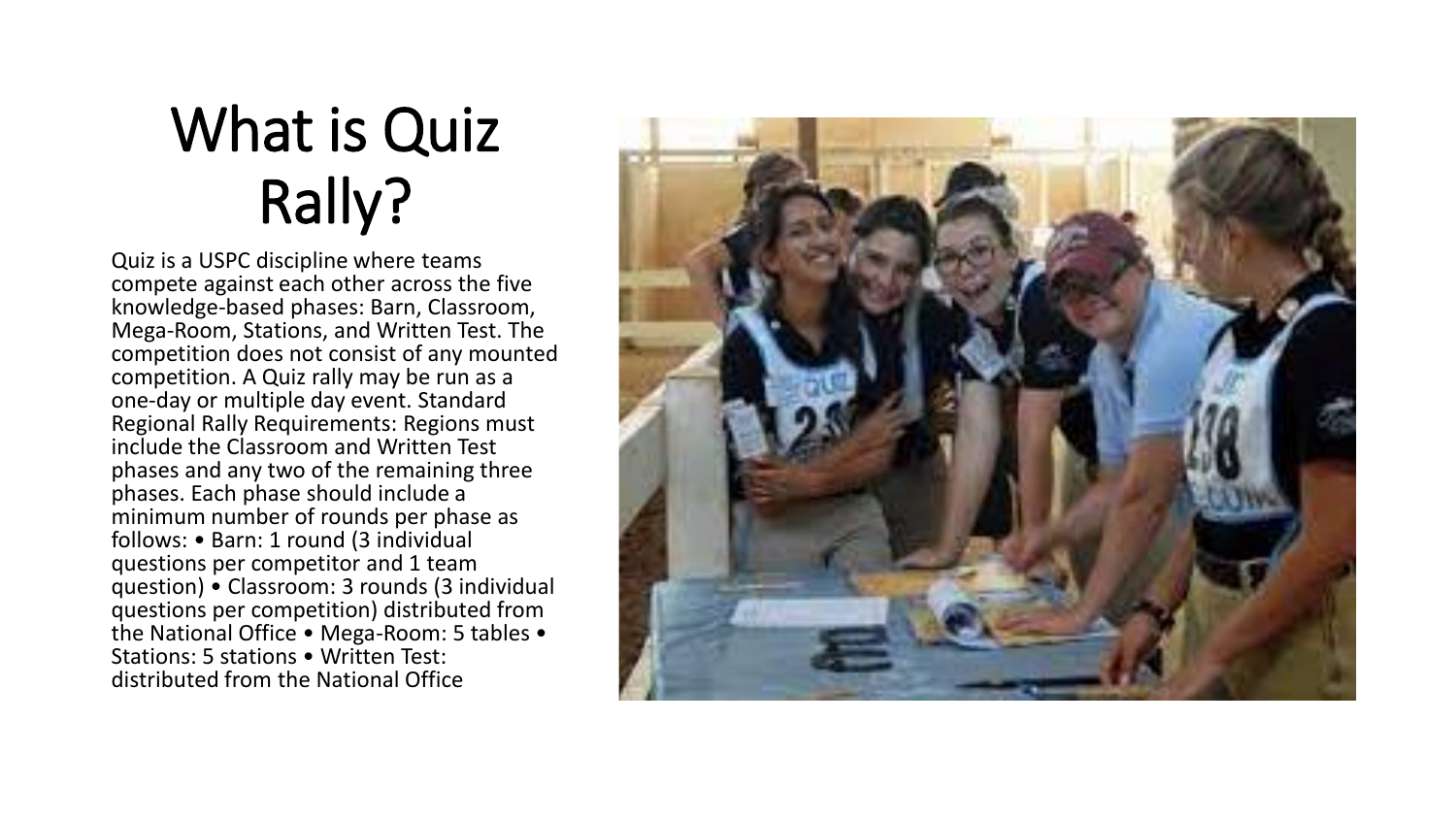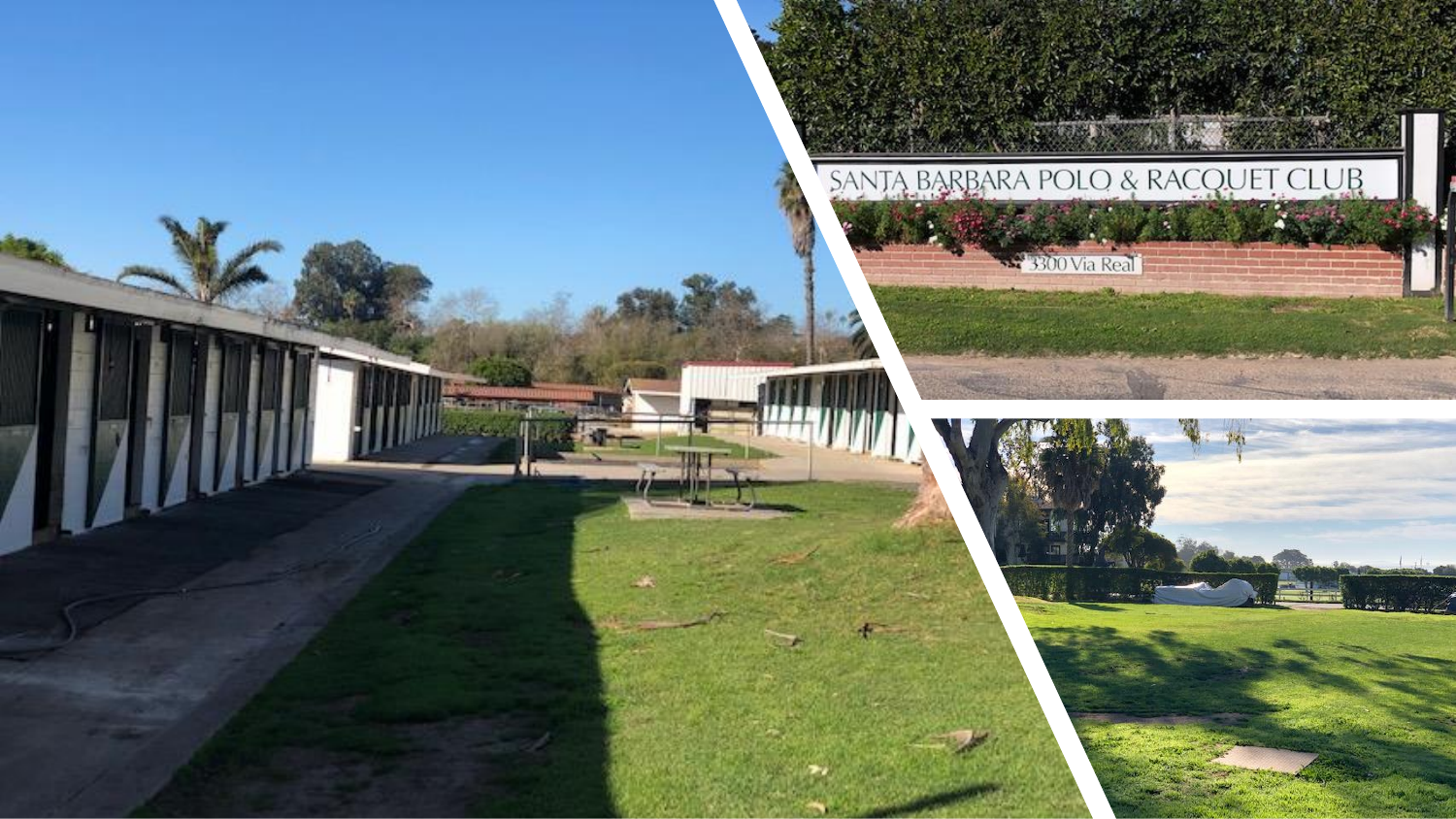Quiz Rally Organizers 2022 Regional Officers & SBPPC

## Camino Real Regional Board

Regional Supervisor *Greg Coulson*  Vice Regional Supervisor *Kim Goto*

Secretary *Jennifer Erman*

Treasurer *Lynn Fischer*

Regional Instruction Coordinator (RIC) *Shannon Bonfield*

Horse Management Organizer (HMO) *Christina Santi*

## Quiz Rally Organizers

Overall Organizer: Santa Barbara Polo Pony Club DC: *Katie Graham* 

Secretary*: Lynn Fischer*

Equipment*: Christina Santi*

Technical Delegate*: Allyson Hartenburg*

### *Phases:*

- 1. Classroom: *Kim Goto*
- 2. Written Test: *Greg Coulson*
- 3. Mega Room: *SBPPC*
- 4. Barn: *SBPPC*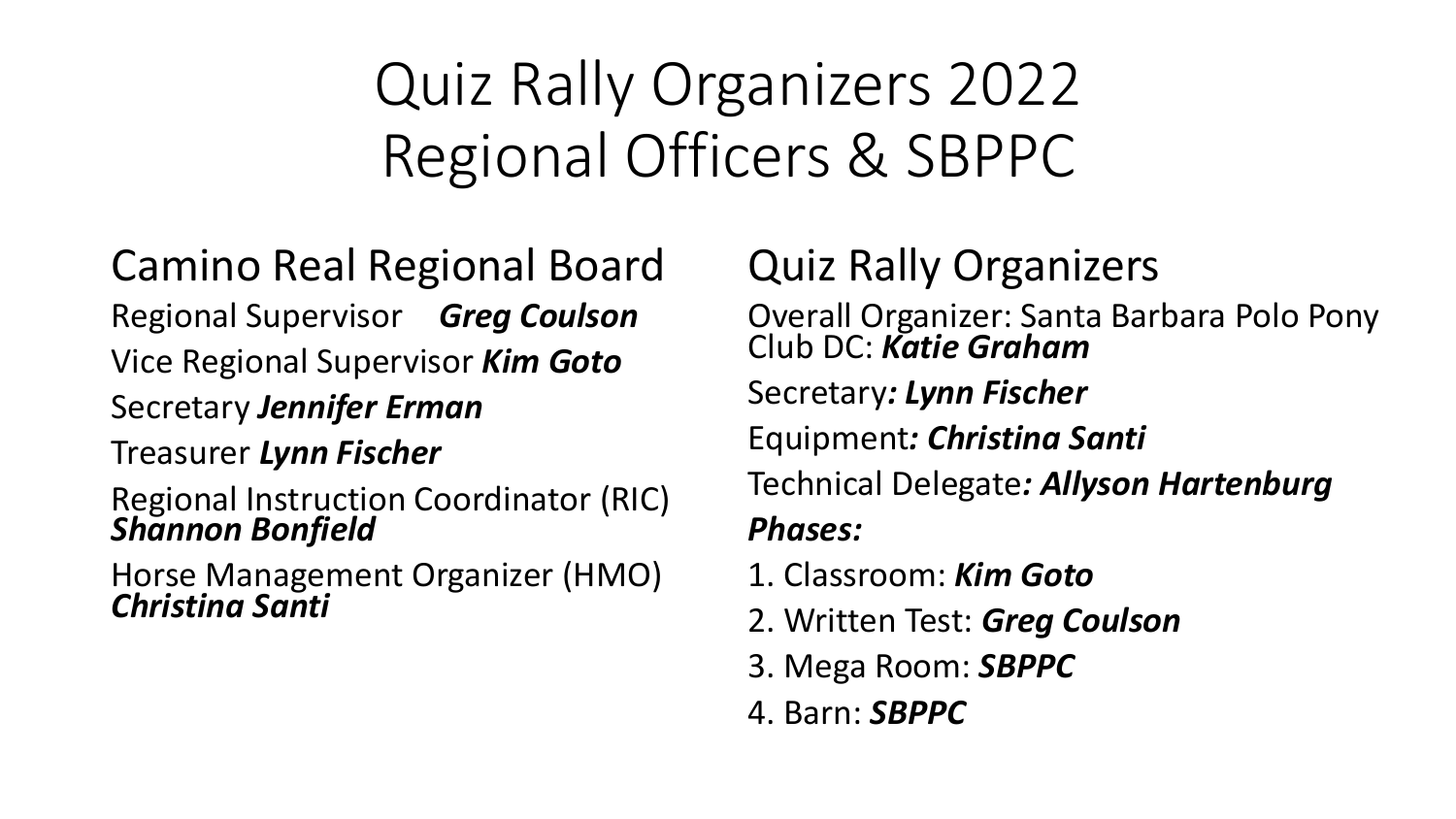## Competitor & Volunteer Requirements 2022 **Age is based on member's age as of 1/1/2022**

Open to all Unrated members up to HB/B level certification. Per rulebook - D's & C's cannot be mixed into the same team. Adults will compete with either Sr. D or C group but will have separate ribbons. A Jr-D team is ages 12 & under and may confer. A Sr-D team is ages 13+ and cannot confer. A "D" team that is a mix of Jr & Sr ages automatically becomes a Sr-D team and **cannot confer**. **Note to C/HB/B Teams –** per Quiz Rulebook at Regional & Championships C's & HB/B's can be mixed. Due to traditionally low numbers of C/HB/B entries we will have a mixed Jr./Sr. Division.

**Requirement to Compete:** Each Team must bring a Chaperone & at least 1 Volunteer = (2 adults or 1 adult & 16+aged PCer who is C-2 certification level or above and not competing at Quiz). Their Names must be provided on the Team Entry Form. They will both have assigned duties at Quiz. This is necessary as the Quiz format is manpower intensive. And volunteers don't worry – Quiz duties are easy.

**Chaperones**: We will assign 2 chaperones to each division group (4 – 6 teams). Other adults who have signed up as Chaperones will be re-assigned to assist at the rally in some other capacity – please note your duties when you check in.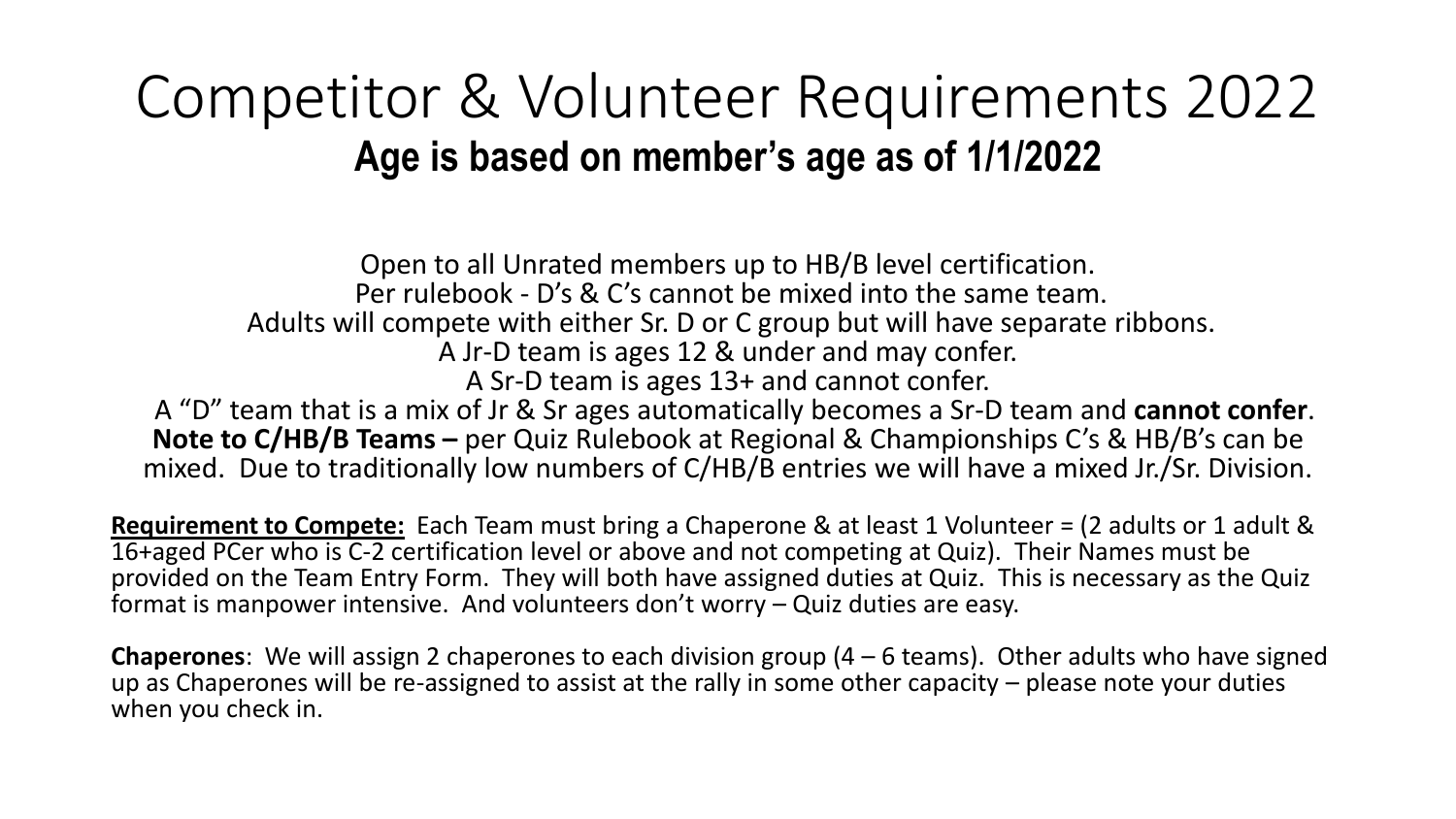# Quiz Rally Schedule 2022 Sunday February 27 9:00 am – 4 pm Please be on time!

Schedule may change depending on the number of entries. 7 team minimum, 20 team maximum due to time constraints. 3-4 competitors per team.

Submit scratch members and we will place them on a team.

9:00 a.m. Registration opens \*\*Chaperones must pick up packets! Barns & Parking at back of property 9:00 - 9:30 am Registration and Volunteer assignments 9:30 am Judges and Volunteer Briefing 10:00 Sharp Competitors' Briefing and Competition begins 4:00 pm Rally concludes approximately 4:00 pm Ribbon/Award Ceremony – Ribbons  $1<sup>st</sup>$  to  $4<sup>th</sup>$ place in each Division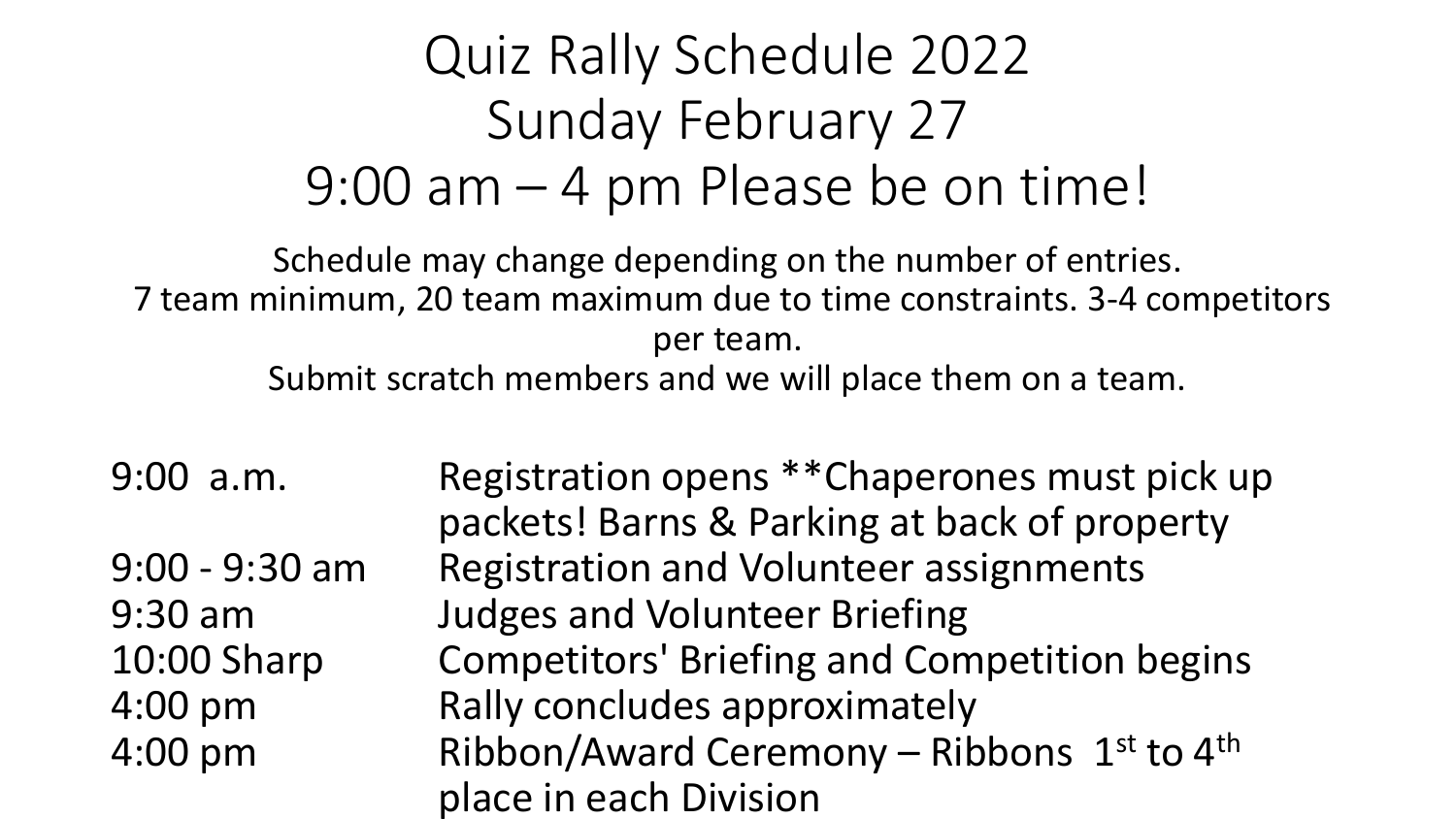# Quiz Rally 2022 Entry Fees \$70 per competitor

\$70 per competitor – 4-member teams pay \$280 3-member teams pay \$210 Scratch members pay \$70 and we will try to place you on a team. You will be notified if we can't place you by March 1 and your check will be returned.

> **Check(s) Payable to:** Camino Real Region **Mail to:** Lynn Fischer, 5150 Zang Street, Arvada, CO 80002 Personal checks from Riding Center Members accepted. *No refunds after 2/15/22*

. **Closing date: All forms Must be RECEIVED by Tuesday February 15 – e-mail your team information if you are running late to**  lynnmfischer805@gmail.com

- 1. Camino Real Regional Rally Entry Form 2022 which lists competitor information, Chaperone and volunteers.
- 2. Lunch Form for all competitors and volunteers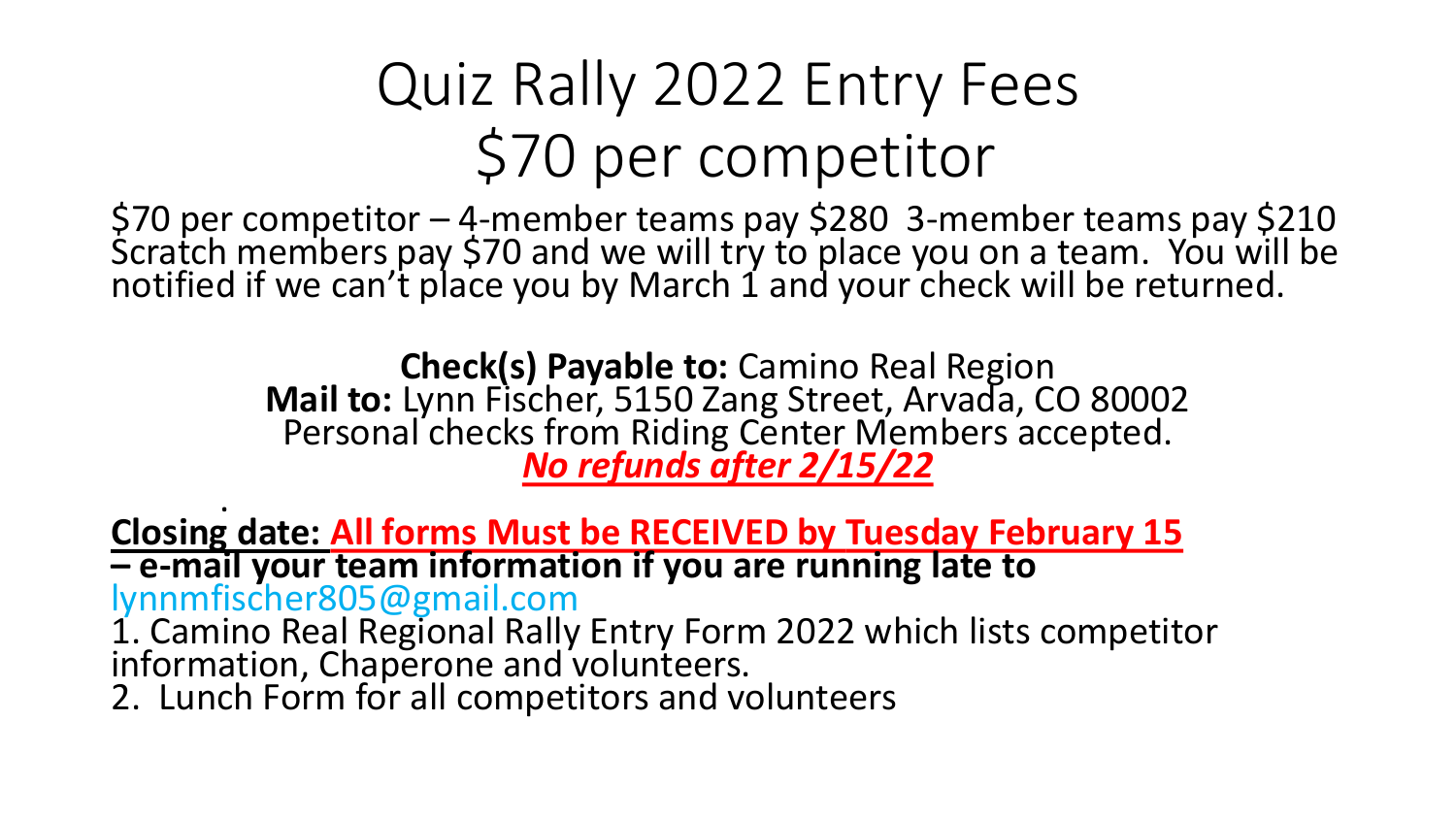# Location and Dress Code

- The location is outdoors all day. Please dress for the weather, including hat and coat for any wind, fog or marine layer that may come in unexpectedly Stalls are sand footing. There are overhangs for shelter and each team may use a stall as a "home-base." If you have a pop-up tent there is space to put them in a grassy area.
- Bring your own chair
- Clean, neat, appropriate attire is expected.
- Shirts must have sleeves that cover the shoulder and midriff.
- You must wear your Pony Club Pin, Medical Armband (or approved bracelet-2018 Rules for Rallies page 7)
- Proper Footwear Paddock Boots or tall boots (see page 8 of the 2018 Rules for Rallies for compete description)
- Bring a mask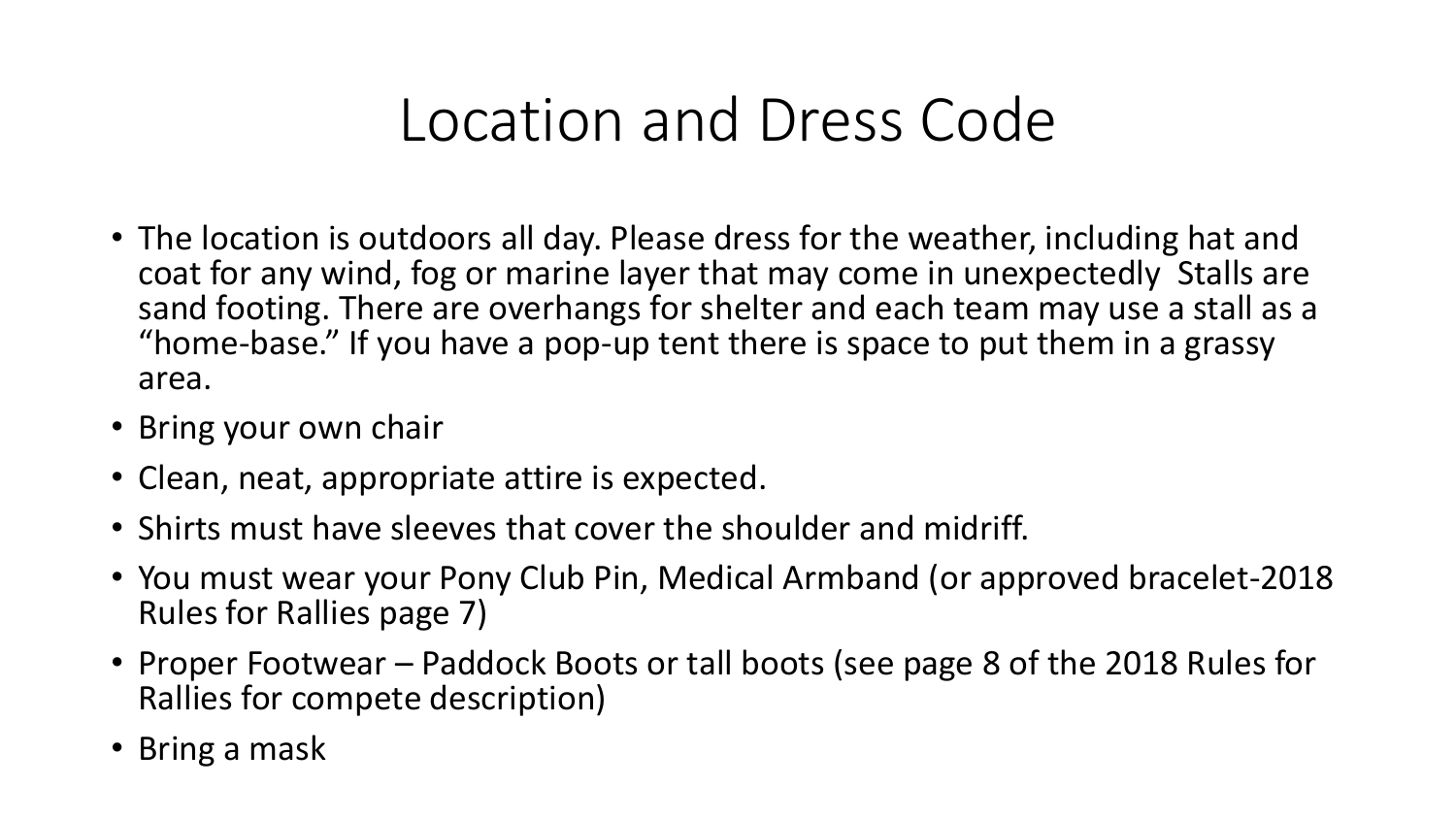# *Lunch Sandwich choice snacks and water available all day*

- 1) Subway Veggie Delight on Wheat or Wrap
- 2) Subway Sliced Turkey on Wheat or Wrap
- 3) Subway Black Forest Ham on Wheat or Wrap
- 4) Subway Tuna Sandwich on Wheat Bread or Wrap

All Sandwiches come with the fresh fruit of the day, bag of chips and cookie

### **Before & After Breakfast & Dinner Options**

McDonalds is at 1115 Casitas Pass, Carpinteria right off I-101 Plus, lots of other local choices in Carpinteria or Summerland including The Nugget & Rusty's Pizza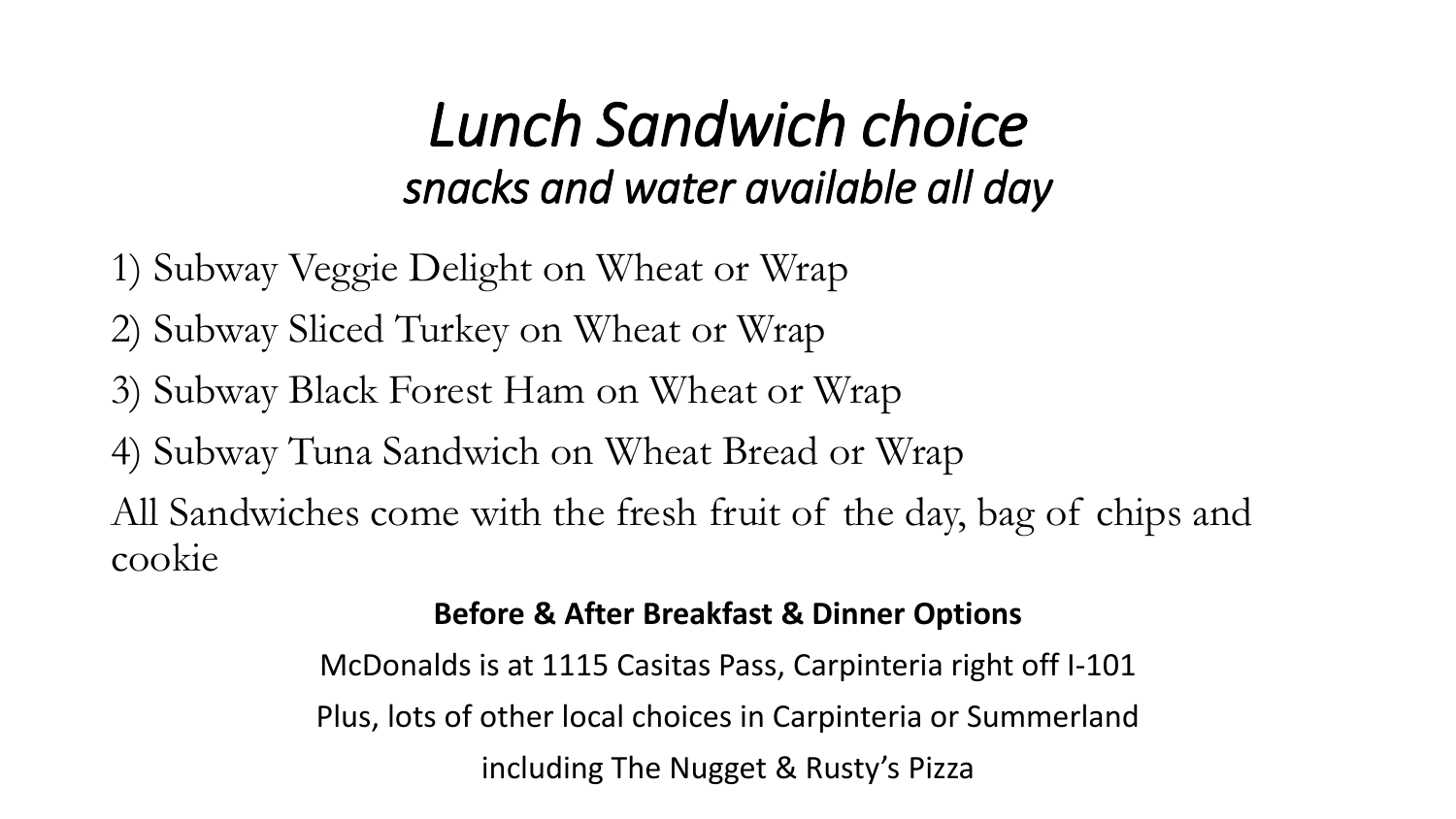

Help Keep Each Other Safe! Practice Social Distancing. Wash your hands frequently. Know the signs and symptoms of COVID-19. Avoid contact with people who are sick. Stay home if you are sick. Wear cloth face coverings as required in the community.

Clean & disinfect frequently touched surfaces.

An inherent risk of exposure to COVID-19 exists in any public place where people are present. COVID-19 is an extremely contagious virus that can lead to severe illness and death. By participating in any Pony Club activity, you voluntarily assume all risks related to exposure to COVID-19.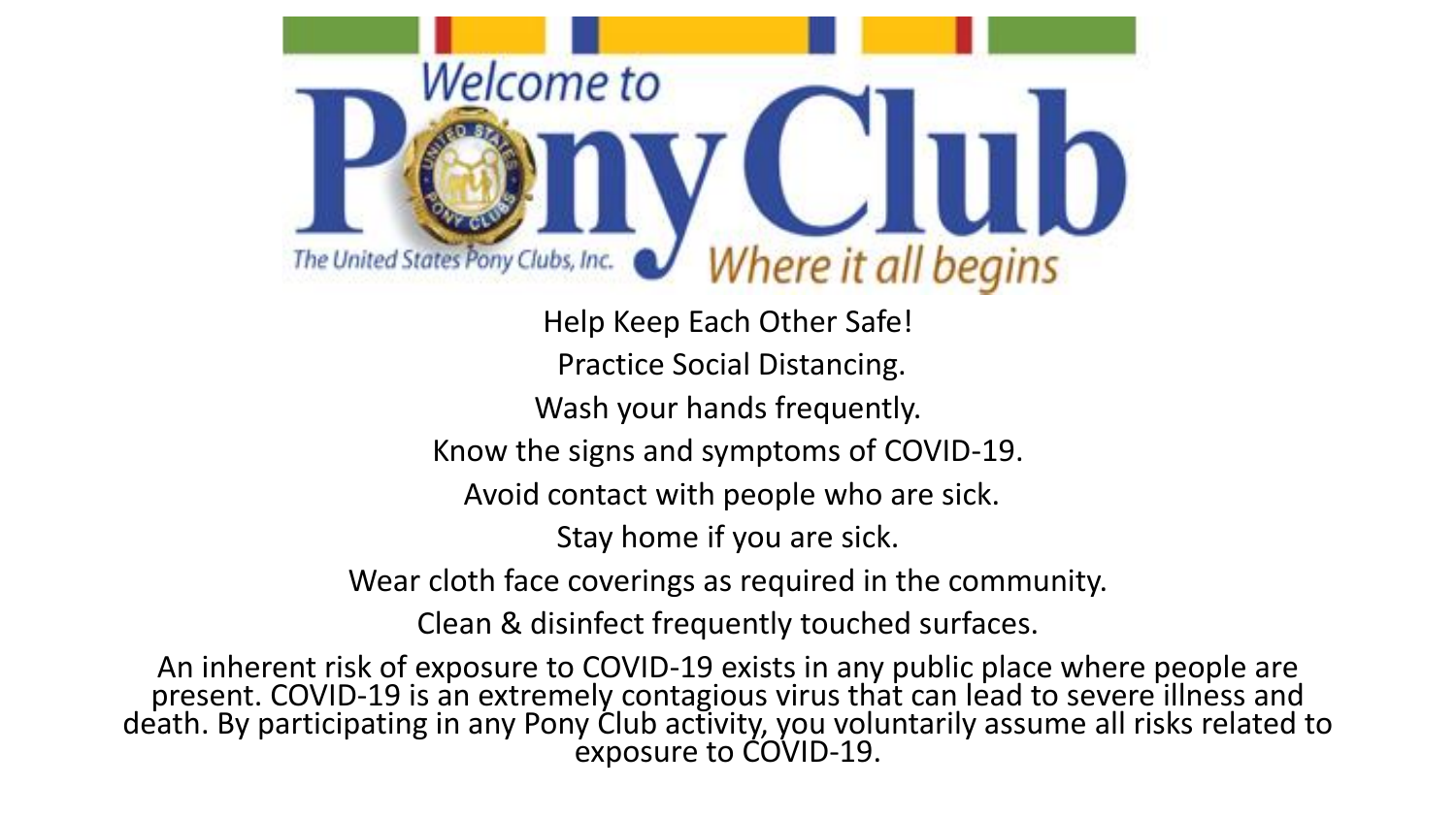

#### **Camino Real Regional Rally Entry Form Year 2022**

Name of Rally: Quiz Rally Date of Rally: Sun February 27 Location of Rally: Santa Barbara Polo & Racquet Club, 3300 Via Real,Carpinteria \$70 per competitor including lunch / Extra lunches \$10 / Closing Date Tuesday February 15

| Club/Center/:                                                                                                                                                                            |                                                                                                                                                         | Team:#  |         |                                  |                               | Rank your club's teams as $#1, #2$ , etc., in case the rally is over subscribed             |             |
|------------------------------------------------------------------------------------------------------------------------------------------------------------------------------------------|---------------------------------------------------------------------------------------------------------------------------------------------------------|---------|---------|----------------------------------|-------------------------------|---------------------------------------------------------------------------------------------|-------------|
| USE ONE SHEET PER TEAM<br><b>Competitor Information</b><br>Indicate Team Captain with an * (stable manager preferred)<br>Do not fill in rider No.#. Gray Areas are for Official Use Only |                                                                                                                                                         |         |         | Age<br>As of Jan. 1<br>(not HMX) | <b>Certification</b><br>Level | <b>Division</b><br>Specifiy SJ, DR, or<br>W. Dr and which<br>class or tests to be<br>ridden | Qualifier ? |
| Competitor's Name:                                                                                                                                                                       |                                                                                                                                                         |         | No.     | Age:                             |                               |                                                                                             |             |
| Phone Number:                                                                                                                                                                            |                                                                                                                                                         |         |         | .                                |                               |                                                                                             |             |
| Horse's Name                                                                                                                                                                             |                                                                                                                                                         |         |         |                                  |                               |                                                                                             |             |
| Competitor's Name:                                                                                                                                                                       |                                                                                                                                                         |         | No.     | Age:                             |                               |                                                                                             |             |
| Phone Number:                                                                                                                                                                            |                                                                                                                                                         |         |         |                                  |                               |                                                                                             |             |
| Horse's Name                                                                                                                                                                             |                                                                                                                                                         |         |         |                                  |                               |                                                                                             |             |
| Competitor's Name:                                                                                                                                                                       |                                                                                                                                                         |         | No.     | Age:                             |                               |                                                                                             |             |
| Phone Number:                                                                                                                                                                            |                                                                                                                                                         |         |         |                                  |                               |                                                                                             |             |
| Horse's Name                                                                                                                                                                             |                                                                                                                                                         |         |         |                                  |                               |                                                                                             |             |
| Competitor's Name:                                                                                                                                                                       |                                                                                                                                                         |         | No.     | Age:                             |                               |                                                                                             |             |
| Phone Number:                                                                                                                                                                            |                                                                                                                                                         |         |         | .                                |                               |                                                                                             |             |
| Horse's Name:                                                                                                                                                                            |                                                                                                                                                         |         |         |                                  |                               |                                                                                             |             |
| Stable Manager's Name<br>N/A                                                                                                                                                             |                                                                                                                                                         |         | No.     |                                  |                               |                                                                                             |             |
| Phone Number                                                                                                                                                                             |                                                                                                                                                         |         |         |                                  |                               |                                                                                             |             |
| Team e-mail contact - Please print:                                                                                                                                                      |                                                                                                                                                         |         | Form In |                                  |                               |                                                                                             |             |
| Chaperone:                                                                                                                                                                               |                                                                                                                                                         | Form In | Phone:  |                                  |                               | Email:                                                                                      |             |
| Volunteer:                                                                                                                                                                               |                                                                                                                                                         | Form In |         | Phone:                           |                               | Email:                                                                                      |             |
| Volunteer:                                                                                                                                                                               |                                                                                                                                                         | Form In | Phone:  |                                  |                               | Email:                                                                                      |             |
| Enclosed club check for $\oint$                                                                                                                                                          | or a total of _                                                                                                                                         |         |         | checks for $$$                   |                               | from riding centers                                                                         |             |
|                                                                                                                                                                                          |                                                                                                                                                         |         |         |                                  |                               |                                                                                             |             |
| For Official Use Only:<br>No.                                                                                                                                                            | DC/CA Sign-off:<br>As the DC/CA of this club/center, I declare that all<br>team members are members in good standing as<br>defined by USPC Policy #1002 |         |         |                                  |                               |                                                                                             |             |
|                                                                                                                                                                                          |                                                                                                                                                         |         |         |                                  |                               |                                                                                             |             |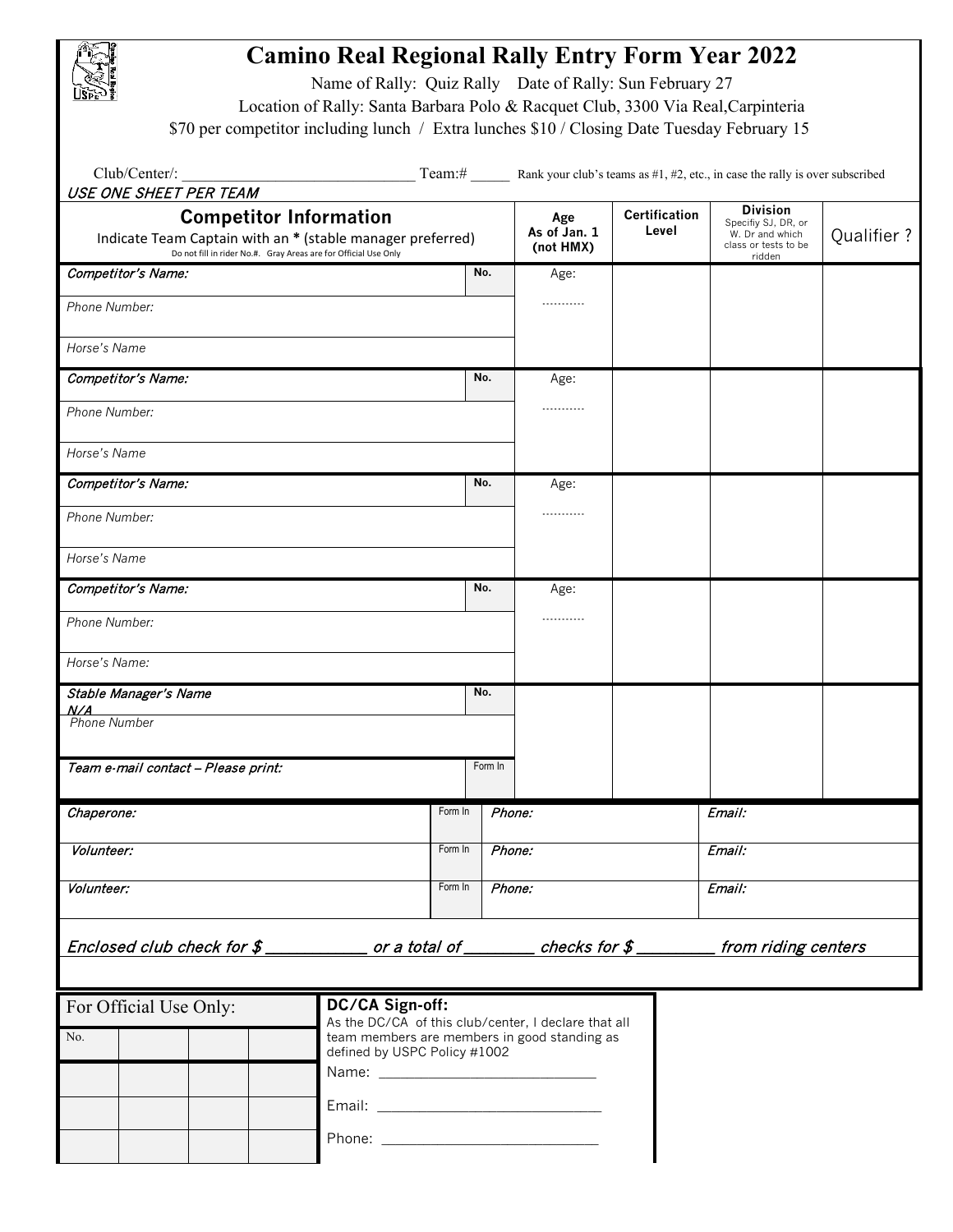|  | Signed: | Date: |  |
|--|---------|-------|--|
|  |         |       |  |

#### Competitor Lunch Order Form QUIZ RALLY 2022

#### Complete One Form per Team

Club Name\_\_\_\_\_\_\_\_\_\_\_\_\_\_\_\_\_\_\_\_\_\_\_\_\_\_\_\_\_\_\_ \_\_\_\_\_\_\_\_\_\_\_\_\_\_\_\_\_\_\_\_\_\_

#### Breakfast options & Snacks for Sale by UCSB Polo Team

#### Competitor Lunches included in premium Parents, chaperones, and volunteers' lunch is \$10

1) *Subway* Veggie Delight on Wheat or Wrap 2) *Subwa*y Sliced Turkey on Wheat or Wrap 3) *Subway* Black Forest Ham on Wheat or Wrap 4) *Subway* Tuna on Wheat Bread or Wrap All Sandwiches come with the fresh fruit of the day, bag of chips and cookie

Water will be available all day

| <b>COMPETITORS FULL NAME</b> | LUNCH CHOICE |
|------------------------------|--------------|
|                              |              |
|                              |              |
|                              |              |
|                              |              |
|                              |              |
|                              |              |
|                              |              |
|                              |              |
|                              |              |
|                              |              |

#### Extra Meals - \$10 each please: parents, chaperone and volunteer

| <b>FULL NAME</b> | LUNCH CHOICE |
|------------------|--------------|
|                  |              |
|                  |              |
|                  |              |
|                  |              |
|                  |              |
|                  |              |
|                  |              |

EXTRA MEALS  $\_\_\_\_\_\$   $\circ$  \$10 each = \$  $\_\_\_\_\_\_\_\_\_\_\_\$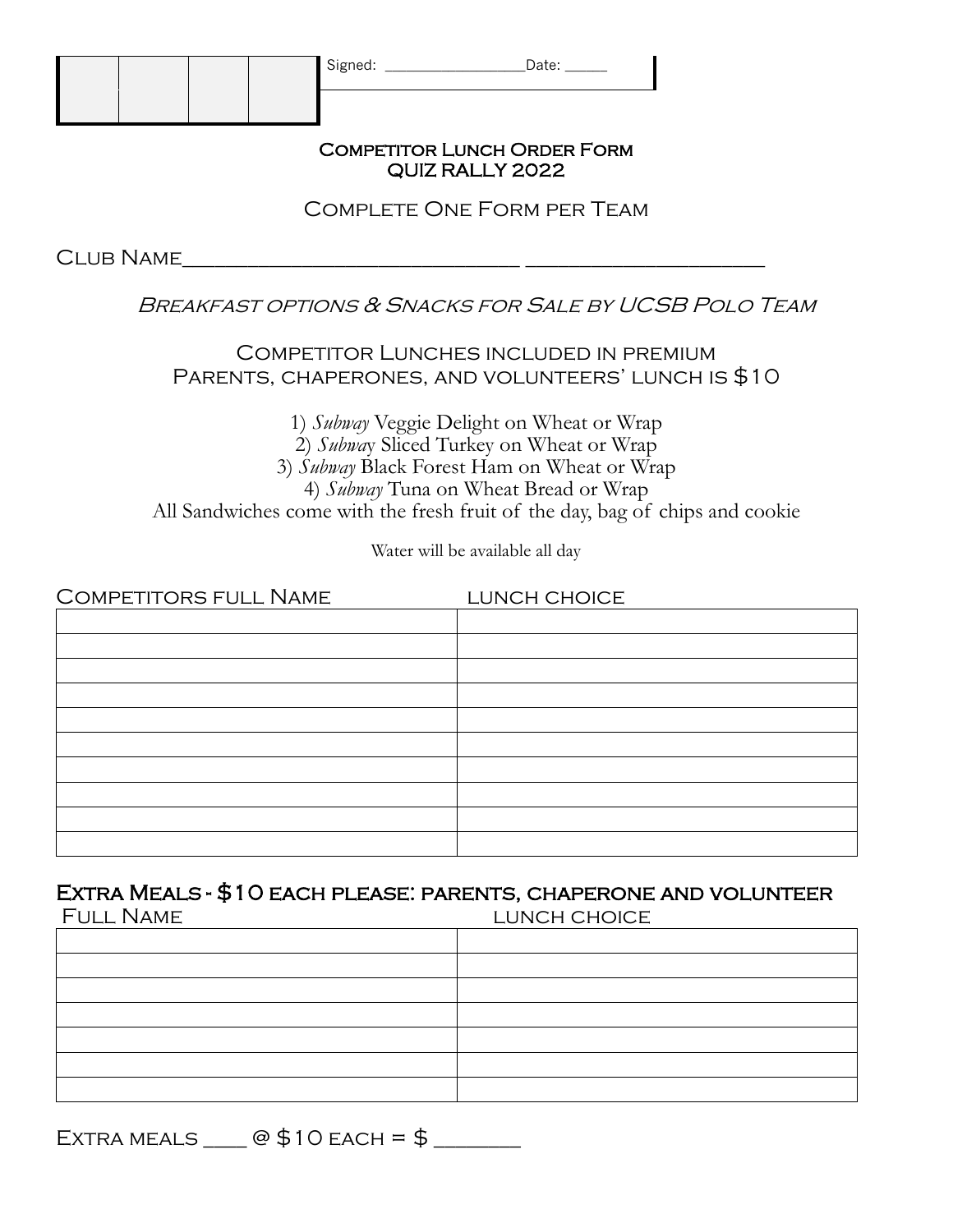**CLASSROOM - MEGAROOM - BARN - WRITTEN / CLASSROOM - MEGAROOM - BARN - WRITTEN**

#### CAMINO REAL REGION – USPC 2022 REGIONAL "QUIZ" & Championship QUALIFIER

**Organized by:** Regional Officers, Santa Barbara Polo Pony Club

**Phase Coordinators:** Classroom – Kim, Barn – Santa Barbara Polo PC, Written – Greg, Mega Room – Santa Barbara Polo PC

**Time: Arrival 9:00 – 9:30 am, Judges Briefing 9:30 am Competitor Briefing 10:00am Sharp – Awards ~ 4pm** Note: Quiz requires tight time management. Team Event Schedules will be passed out at briefing. Volunteer/Chaperone Jobs will be posted. BE ON TIME.

**Awards:** Ribbons for 1<sup>st</sup> to 4<sup>th</sup> place for each division

**Rules**: USPC Rules for Quiz Competition 2021 and 2022 Quiz Newsletter (if available before rally)

**Requirement to Compete:** Each Team must bring a Chaperone & at least 1 Volunteer = (2 adults or 1 adult & 16+aged PCer who is C-2 certification level or above and not competing at Quiz). Their Names must be provided on the Team Entry Form. They will both have assigned duties at Quiz. This is necessary as the Quiz format is manpower intensive. And volunteers don't worry – Quiz duties are easy.

**Chaperones**: We will assign 2 chaperones to each division group (4 – 6 teams). Other adults who have signed up as Chaperones will be reassigned to assist at the rally in some other capacity – please note your duties when you check in.

- **Size:** 7 Teams minimum. 20 Teams Maximum due to time constraints. 3-4 Competitors per Team. Please submit your scratch members and we will place them on an appropriate team.
- **Competitors:** Open to all Unrated members (including Horsemasters) up to HB/B level certification. Per rulebook D's & C's cannot be mixed into the same team. Horsemasters will compete with either Sr. D or C groups (depending on HMX's HM certification level) but will have separate ribbons.

A Jr-D team is ages 12 & under and may confer. **Age is based on member's age as of 1/1/2022**

A Sr-D team is ages 13+ and cannot confer. A "D" team that is a mix of Jr & Sr ages automatically becomes a Sr-D team and **cannot confer**. **Note to C/HB/B Teams –** per Quiz Rulebook at Regional & Championships C's & HB/B's can be mixed. Due to traditionally low numbers of C/HB/B entries we will have a mixed Jr./Sr. Division.

- **Qualifiers:** This year USPC Championships West will be held at Twin Rivers, Paso Robles. We will be running this rally as a qualifier in the event that anybody wishes to travel to Championships East or West during the summer. The region is waiving the normal \$50 Intent to Qualify Fee for those interested in attending.
- **Rally Fee:** \$70 per competitor 4-member teams pay \$\$280 3 member teams pay \$210 Scratch members pay \$70 we will try to place you on a team. You will be notified if we can't place you by February 15 and your check will be returned.
- **Lunch:** Provided with Entry Fee for Competitors Lunch available for \$10 for parents, volunteers, chaperones please send in your name on the Competitor Lunch form.
- **Dress:** Clean, neat, appropriate attire is expected. Shirts must have sleeves that cover the shoulder and midriff. You must wear your Pony Club Pin, Medical Armband (or approved bracelet-2018 Rules for Rallies page 7) and Proper Footwear for the Barn phase (see page 8 of the 2018 Rules for Rallies for compete description - ie.paddock boots).
- **Location:** Santa Barbara Polo & Racquet Club, 3300 Via Real, Carpinteria, CA 93013

**Check(s) Payable to:** Camino Real Region **Mail to:** Lynn Fischer, 5150 Zang Street, Arvada, CO 80002 Personal checks from Riding Center Members accepted. No refunds after Tuesday February 15

- **Closing date: All forms Must be RECEIVED by TUESDAY February 15 e-mail your team information if you are running late!**
- 
- **Property Form Chaperone Form Volunteer Form** 
	-
	- Competitor Information Form Emergency Contact Form (if over 18) Lunch Form
		-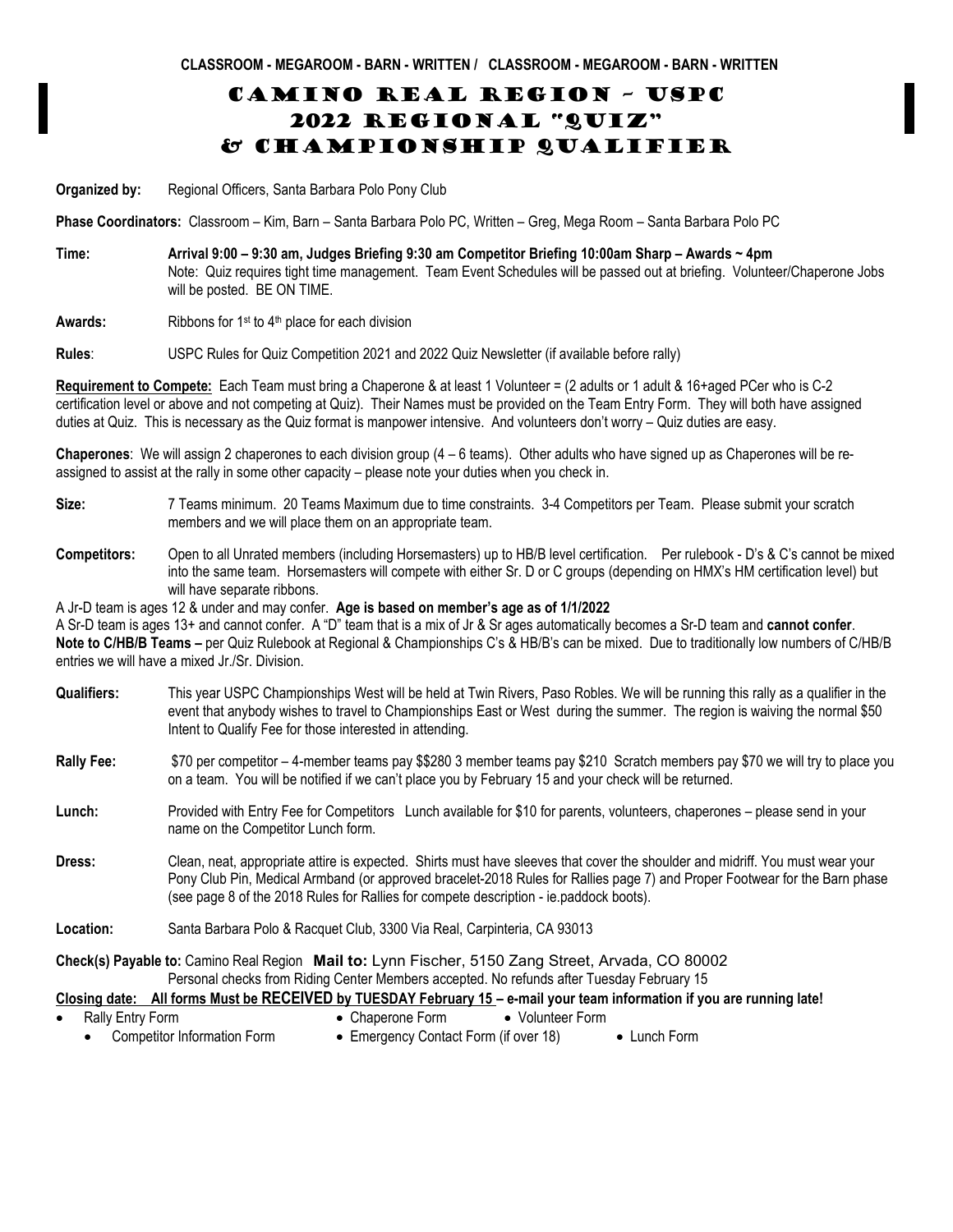### Camino Real Region Rally *Horse Management Volunteer Form*

Each team must send 2 adult volunteers to assist with Horse Management or in the operation of the rally, or one volunteer for a short team or individual entry. Avoid listing team chaperone as volunteer if possible.

| <b>Volunteer Information</b>                                                                                                                               |                                                                                                                                                    |
|------------------------------------------------------------------------------------------------------------------------------------------------------------|----------------------------------------------------------------------------------------------------------------------------------------------------|
|                                                                                                                                                            |                                                                                                                                                    |
|                                                                                                                                                            |                                                                                                                                                    |
|                                                                                                                                                            |                                                                                                                                                    |
|                                                                                                                                                            |                                                                                                                                                    |
|                                                                                                                                                            | Volunteer Jobs: Mark jobs that you are experienced at, or something you would like to learn about.                                                 |
| ______ Scorekeeper<br>_______ Gate Steward<br>_______ Dressage Scribe<br>______ First Check/Set Up<br><b>Equipment Checks</b><br>Daily Checks<br>Turn Back | _____ Assistant Scorekeeper<br>_______ Photographer<br>Warm Up Ring Steward<br>______ Turn Out Inspection<br>______ Jump Judge<br>______ Jump Crew |
| Name                                                                                                                                                       |                                                                                                                                                    |
|                                                                                                                                                            |                                                                                                                                                    |
|                                                                                                                                                            |                                                                                                                                                    |
|                                                                                                                                                            |                                                                                                                                                    |
|                                                                                                                                                            | Volunteer Jobs: Mark jobs that you are experienced at, or something you would like to learn about.                                                 |
| Scorekeeper<br>Gate Steward<br>Dressage Scribe<br>First Check/Set Up<br><b>Equipment Checks</b><br>Daily Checks<br><b>Turn Back</b>                        | <b>Assistant Scorekeeper</b><br>Photographer<br>Warm Up Ring Steward<br>Turn Out Inspection<br>Jump Judge<br>Jump Crew                             |
| Qualifications/experience                                                                                                                                  |                                                                                                                                                    |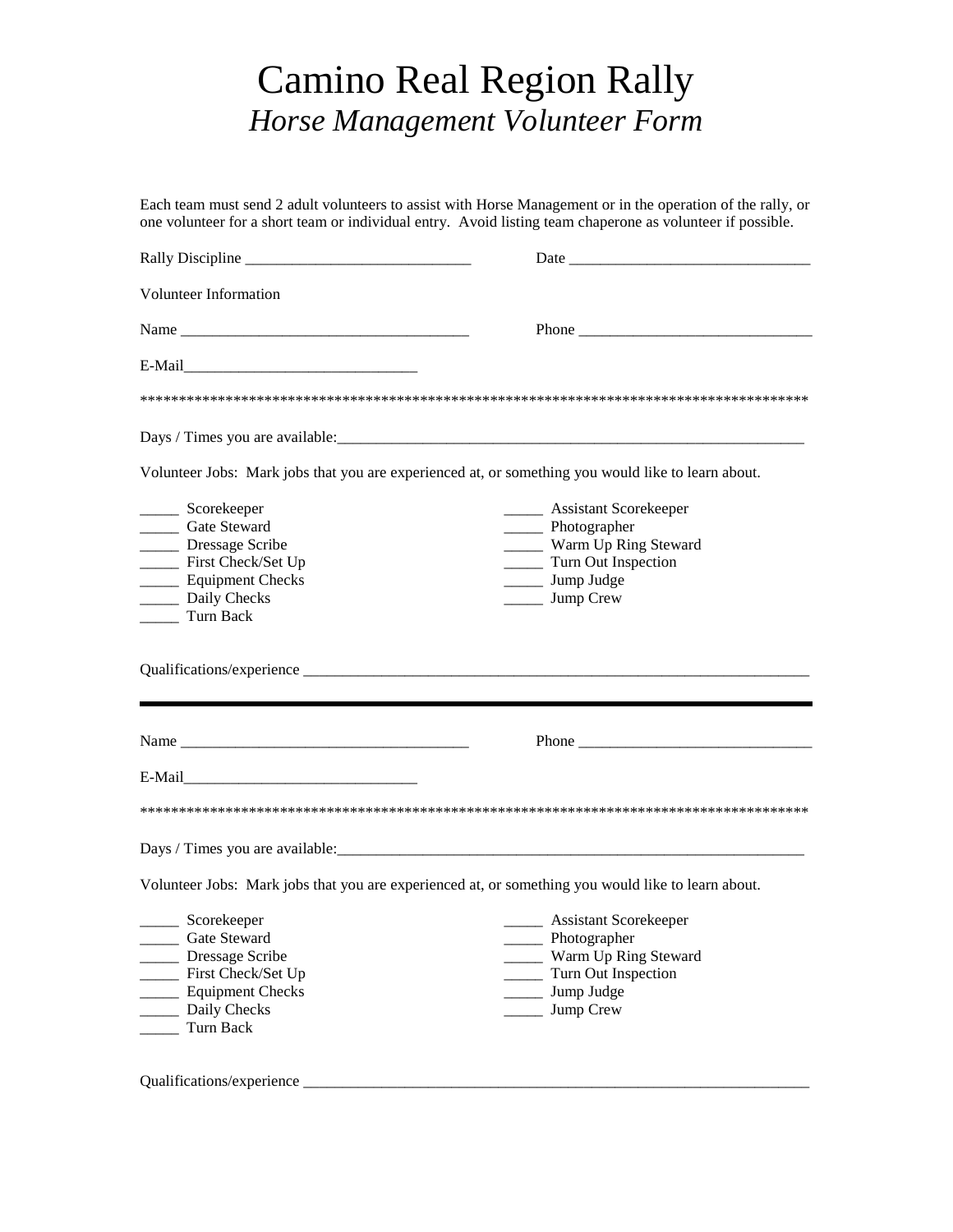#### **Appendix III: Chaperone and Emergency Contact Information**

#### **Team Chaperones vs. Emergency Contacts**

When competitors under the age of majority (minors) participate in a rally, there will be a designated "Official Team Chaperone." In the situation of scramble teams, the official team chaperone will be appointed by the rally officials and will be so noted in the rally program. The team chaperone serves as the team contact for rally and a responsible guiding presence to prepare the team for success. Competitors who are above the age of majority (adults) participating in a rally will not have a designated chaperone but must submit the name and contact information for their emergency contact.

#### **Team Chaperones**

#### *Time Commitment*

The official team chaperone is responsible for team members during the hours of competition and on competition grounds only (from arrival on grounds until departing rally ground at beginning and end of each day of competition).

#### *Transportation, Driving and Lodging*

• Decisions to allow a competitor to drive or not, who they can or cannot ride with, who they can or cannot have in a vehicle that they are driving, where they stay at night and with whom they stay, and who is to be responsible for a competitor are all decisions that must be made by the parent/legal guardian. These decisions are not a decision of USPC, their region, club/ center, or the rally organizer. Specific arrangements must be made by and between the parent/legal guardian and the adult assuming any of these responsibilities in the absence of the parent/guardian.

#### *Preparing Your Team for Success*

- Initiate contact with all team members prior to leaving for the competition and gather cell phone numbers as appropriate. In cases of scramble team members, request contact information from the rally secretary. Share this information with team captain and/or stable manager.
- Encourage the team to have meetings prior to leaving for rally. Be sure all members of a scramble team are included in the decision-making process, either by email or phone contact, if a distance away.
- Discuss team equipment, review all rules that apply and any decisions regarding snacks, drinks, plans for meals, etc. Determine how the team members plan to provide snacks and drinks (i.e., each team member contribute a sum of money to a pot or each member is assigned specific items to bring). If each is contributing money, it must be collected before the rally. Be sure to know who is bringing cooler(s), as to avoid a trip to the local store.
- Plan arrival time at the competition site and any details such

as arrangements for ordering bedding, if needed, and who is assigned to do this (again collect money in advance if needed).

- On the first day of the rally, gather the team together before they separate for the night and make plans for the next day. Include a review of their competition schedule and how they can best work together to help each other prepare.
- Determine a regular meeting place and de-brief the team at the end of each day of competition. Take this opportunity to offer words of praise, acknowledge their accomplishments, and encourage the sense of teamwork and team building. Guide the team towards constructive criticism and steer them away from finger pointing. Have the team make plans for the next day concerning time they will arrive on the competition grounds, who will feed mounts the next morning, who will re-supply the tack room cooler with ice, drinks and snacks (get requests for drinks/ snacks) and make the plans for lunch. Be sure any plans for cooler and/ or lunch delivery follow any requirements as stated in the competition entry and they understand the plan. Have the team leave with a plan for the next day in place before they go off for an evening of relaxation.

#### **Emergency Contacts**

Anyone listed as an emergency contact for a competitor should be reachable by phone for the duration of the competition. Emergency contacts do not need to be on the competition grounds, but ideally are also within driving distance of the competition in the case of an emergency.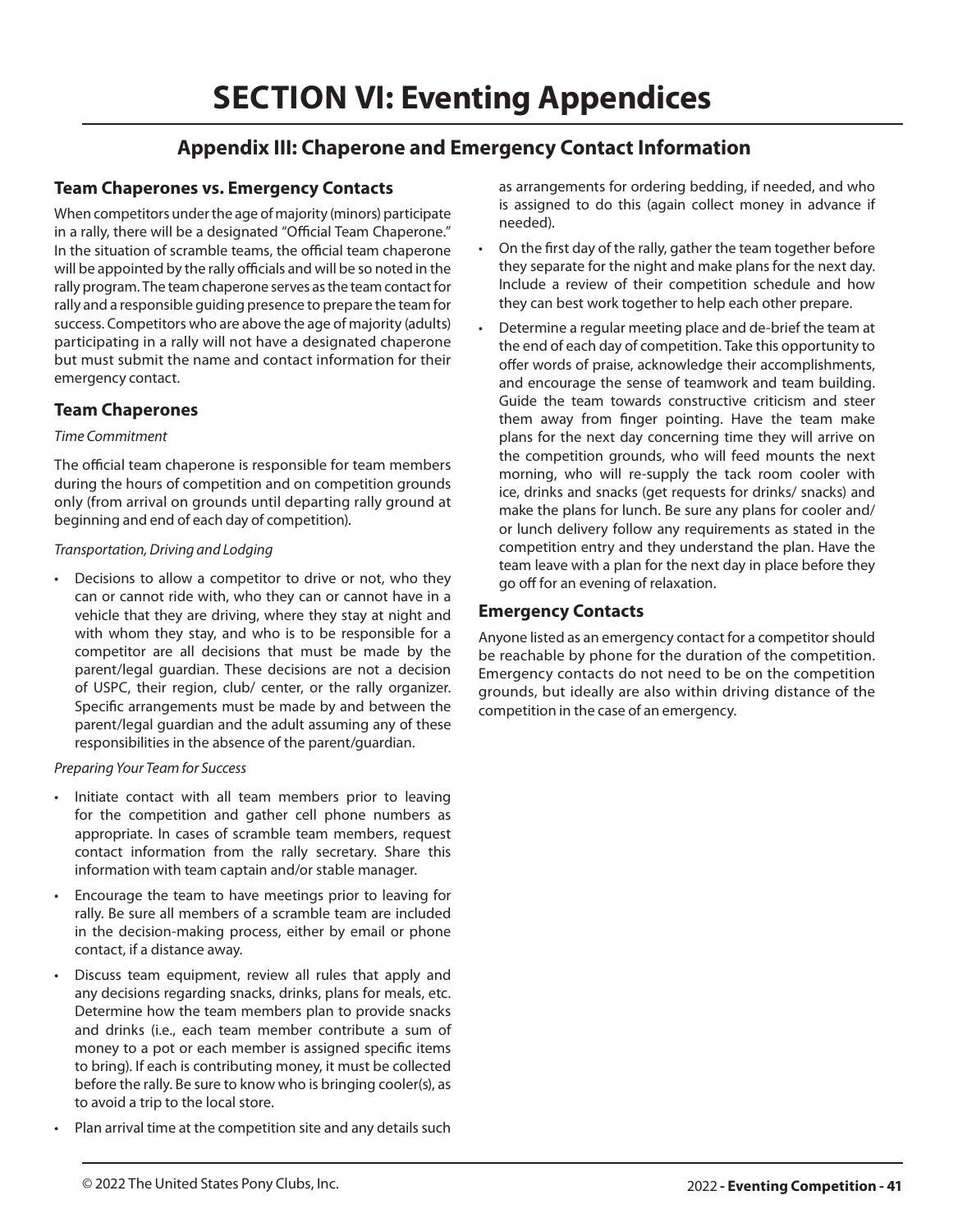### **SECTION VI: Eventing Appendices**

#### **Appendix III: Chaperone Form**

*To be completed by the chaperone and turned in with the rally entry for USPC members below the age of majority.*

#### **Chaperone duties shall include:**

1. The primary function of the "Official Team Chaperone" is to ensure that there is a contact person for every USPC member below the age of majority, on the grounds for the duration of the competition.

2. While multiple Chaperone Forms may be turned in for a single team, only one person will be designated the Official Team Chaperone. If the Official Team Chaperone must leave the grounds during the competition, they must delegate the team chaperone duties to another responsible adult, making it clear that they are to respond to rally officials and any team members in your absence.

3. Be present and available to rally officials and all team members for the duration of the competition.

4. Being in contact with parents/guardians for all team members during competition hours.

5. Being in contact with all team members and their parents/ guardians outside of competition hours.

6. Have copy of and be familiar with the current discipline

rulebook and the current Horse Management Handbook. Rulebooks available for download from www.ponyclub.org.

7. Be aware that USPC members are required to wear a current, up to date USPC medical card/bracelet on their arm at all USPC activities.

8. Be familiar with the effects of heat and humidity and the potential risk for heat related illness. Take an active role in helping to keep all team members well hydrated and take every opportunity to encourage water breaks.

9. Uphold USPC Substances and Weapons Policy which prohibits the inappropriate or illegal use of any substance, including but not limited to drugs or alcohol, by anyone participating in any manner. Weapons of any kind are forbidden. Refer to About/About the Organization/By-Laws, Policies and Resolutions on www.ponyclub.org for the full policy statement.

10. Remember that administration of medications is the sole responsibility of the parent/guardian.

I have read and understand the duties of a chaperone as listed above.

Chaperone for the following team or individual(s)

| Name of Chaperone: | Signature: |
|--------------------|------------|
|                    |            |
| Cell Phone Number: | Date:      |

\_\_\_\_\_\_\_\_\_\_\_\_\_\_\_\_\_\_\_\_\_\_\_\_\_\_\_\_\_\_\_\_\_\_\_\_\_\_\_\_\_\_\_\_\_\_\_\_\_\_\_\_\_\_\_\_\_\_\_\_\_\_\_\_\_\_\_\_\_\_\_\_\_\_\_\_\_\_\_\_\_\_\_\_\_\_\_\_\_\_\_\_\_\_\_\_\_\_

\_\_\_\_\_\_\_\_\_\_\_\_\_\_\_\_\_\_\_\_\_\_\_\_\_\_\_\_\_\_\_\_\_\_\_\_\_\_\_\_\_\_\_\_\_\_\_\_\_\_\_\_\_\_\_\_\_\_\_\_\_\_\_\_\_\_\_\_\_\_\_\_\_\_\_\_\_\_\_\_\_\_\_\_\_\_\_\_\_\_\_\_\_\_\_\_\_\_

\_\_\_\_\_\_\_\_\_\_\_\_\_\_\_\_\_\_\_\_\_\_\_\_\_\_\_\_\_\_\_\_\_\_\_\_\_\_\_\_\_\_\_\_\_\_\_\_\_\_\_\_\_\_\_\_\_\_\_\_\_\_\_\_\_\_\_\_\_\_\_\_\_\_\_\_\_\_\_\_\_\_\_\_\_\_\_\_\_\_\_\_\_\_\_\_\_\_